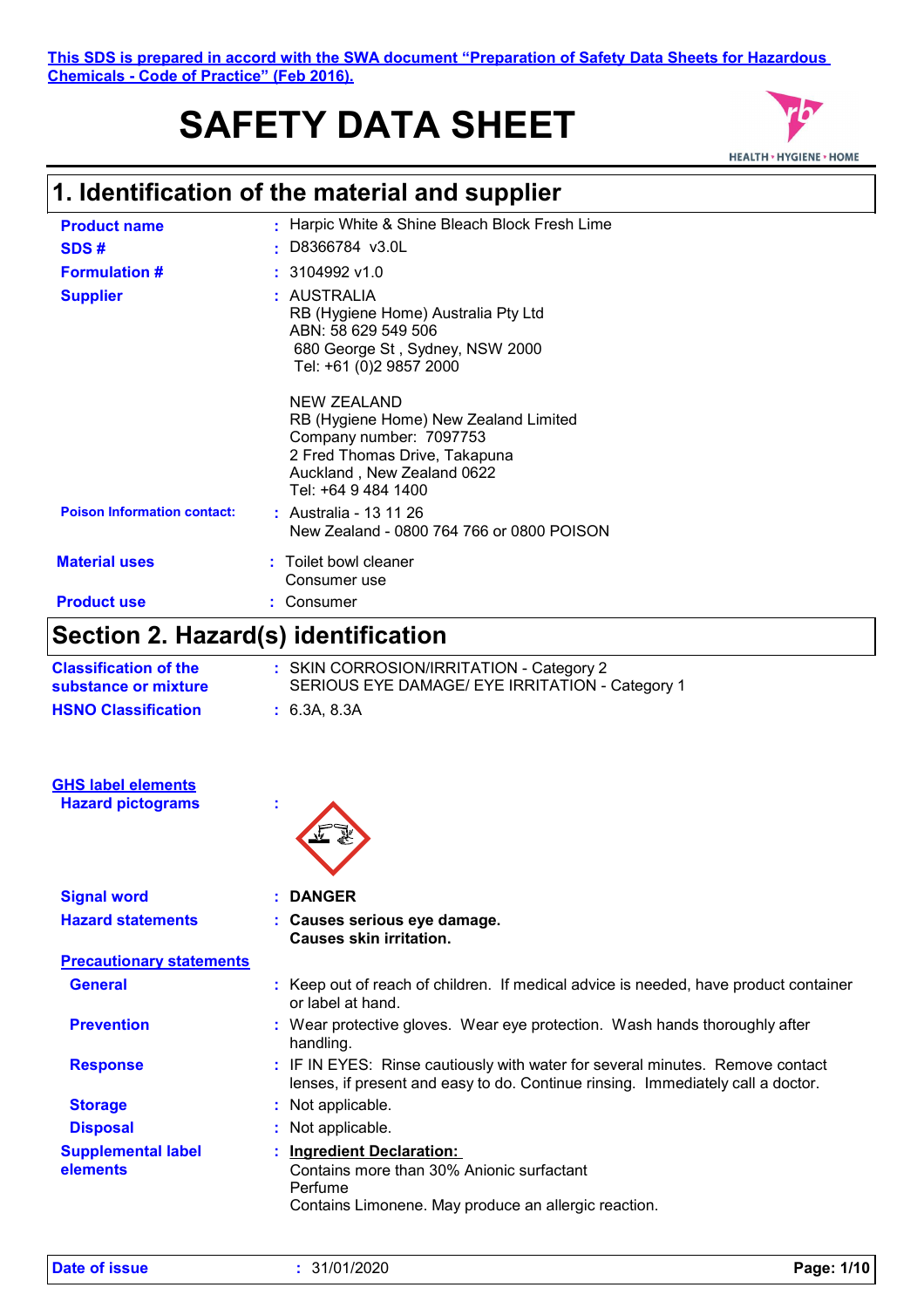### **Section 2. Hazard(s) identification**

**Other hazards which do not :** None known. **result in classification**

### **Section 3. Composition and ingredient information**

**Substance/mixture :**

: Mixture

| <b>Ingredient name</b>         | $%$ (w/w)     | <b>CAS number</b> |
|--------------------------------|---------------|-------------------|
| sodium dodecylbenzenesulfonate | ≥30 -<br>< 54 | 25155-30-0        |

 **Other Non-hazardous ingredients to 100%**

**Occupational exposure limits, if available, are listed in Section 8.**

### **Section 4. First aid measures**

#### **Description of necessary first aid measures**

| <b>Eye contact</b>  | : Get medical attention immediately. Call a poison center or physician. Immediately<br>flush eyes with plenty of water, occasionally lifting the upper and lower eyelids.<br>Check for and remove any contact lenses. Continue to rinse for at least 10 minutes.<br>Chemical burns must be treated promptly by a physician.                                                                                                                                                                                                                                                                                                                                                                                                                                                                                                                                                          |
|---------------------|--------------------------------------------------------------------------------------------------------------------------------------------------------------------------------------------------------------------------------------------------------------------------------------------------------------------------------------------------------------------------------------------------------------------------------------------------------------------------------------------------------------------------------------------------------------------------------------------------------------------------------------------------------------------------------------------------------------------------------------------------------------------------------------------------------------------------------------------------------------------------------------|
| <b>Inhalation</b>   | Get medical attention immediately. Call a poison center or physician. Remove<br>victim to fresh air and keep at rest in a position comfortable for breathing. If it is<br>suspected that fumes are still present, the rescuer should wear an appropriate mask<br>or self-contained breathing apparatus. If not breathing, if breathing is irregular or if<br>respiratory arrest occurs, provide artificial respiration or oxygen by trained personnel.<br>It may be dangerous to the person providing aid to give mouth-to-mouth<br>resuscitation. If unconscious, place in recovery position and get medical attention<br>immediately. Maintain an open airway. Loosen tight clothing such as a collar, tie,<br>belt or waistband.                                                                                                                                                  |
| <b>Skin contact</b> | Get medical attention immediately. Call a poison center or physician. Flush<br>contaminated skin with plenty of water. Remove contaminated clothing and shoes.<br>Wash contaminated clothing thoroughly with water before removing it, or wear<br>gloves. Continue to rinse for at least 10 minutes. Chemical burns must be treated<br>promptly by a physician. Wash clothing before reuse. Clean shoes thoroughly<br>before reuse.                                                                                                                                                                                                                                                                                                                                                                                                                                                  |
| <b>Ingestion</b>    | Get medical attention immediately. Call a poison center or physician. Wash out<br>mouth with water. Remove dentures if any. Remove victim to fresh air and keep at<br>rest in a position comfortable for breathing. If material has been swallowed and the<br>exposed person is conscious, give small quantities of water to drink. Stop if the<br>exposed person feels sick as vomiting may be dangerous. Do not induce vomiting<br>unless directed to do so by medical personnel. If vomiting occurs, the head should<br>be kept low so that vomit does not enter the lungs. Chemical burns must be treated<br>promptly by a physician. Never give anything by mouth to an unconscious person.<br>If unconscious, place in recovery position and get medical attention immediately.<br>Maintain an open airway. Loosen tight clothing such as a collar, tie, belt or<br>waistband. |

**Most important symptoms/effects, acute and delayed**

| <b>Potential acute health effects</b> |                                                                |
|---------------------------------------|----------------------------------------------------------------|
| Eye contact                           | : Causes serious eye damage.                                   |
| <b>Inhalation</b>                     | : No known significant effects or critical hazards.            |
| <b>Skin contact</b>                   | : Causes skin irritation. May cause an allergic skin reaction. |
| <b>Ingestion</b>                      | : No known significant effects or critical hazards.            |
| Over-exposure signs/symptoms          |                                                                |

**Over-exposure signs/symptoms**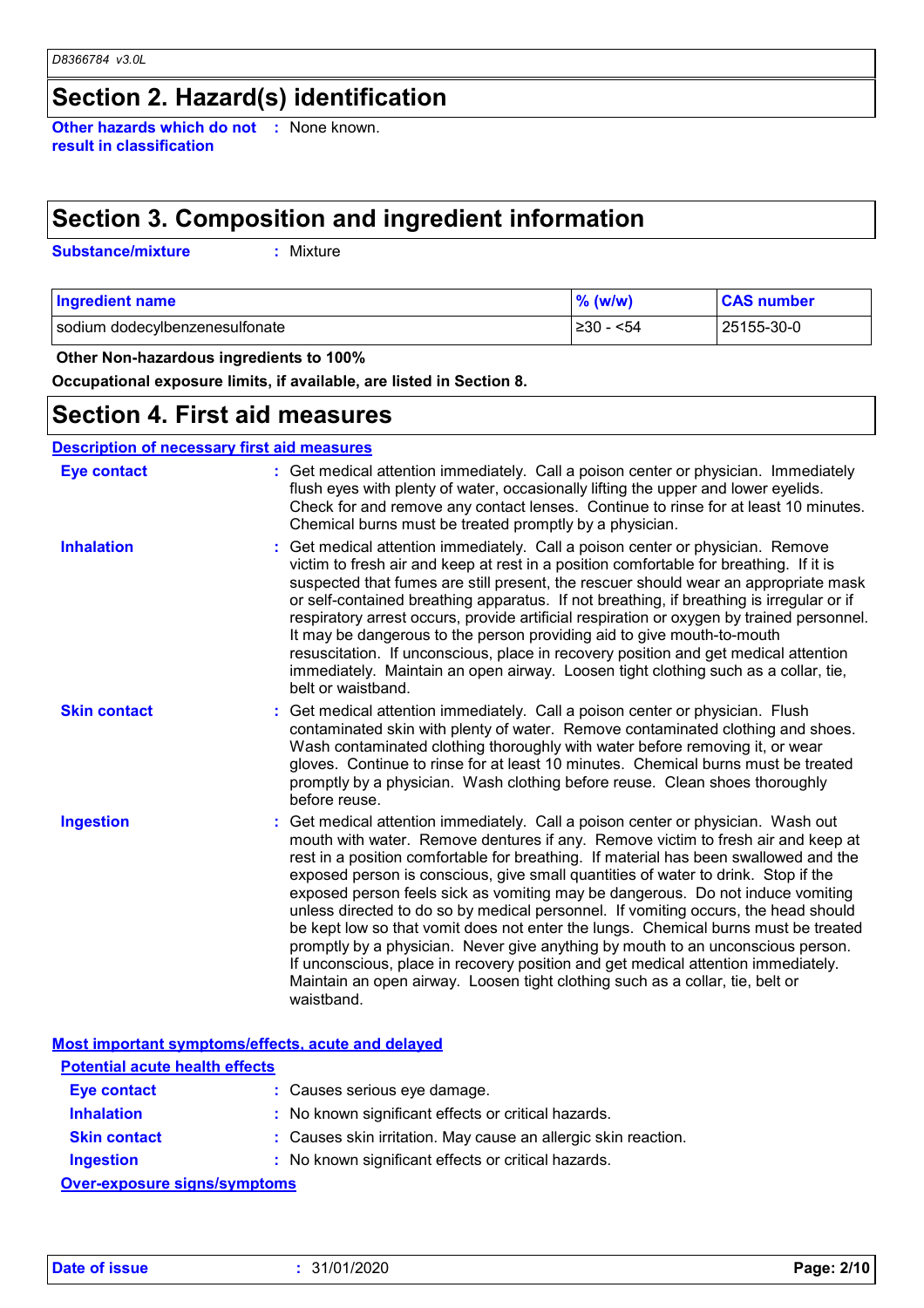### **Section 4. First aid measures**

| Eye contact                       | : Adverse symptoms may include the following:<br>pain<br>watering<br>redness                                                                                                                                                                                                                                                                                                                                    |
|-----------------------------------|-----------------------------------------------------------------------------------------------------------------------------------------------------------------------------------------------------------------------------------------------------------------------------------------------------------------------------------------------------------------------------------------------------------------|
| <b>Inhalation</b>                 | : No specific data.                                                                                                                                                                                                                                                                                                                                                                                             |
| <b>Skin contact</b>               | : Adverse symptoms may include the following:<br>pain or irritation<br>redness<br>blistering may occur                                                                                                                                                                                                                                                                                                          |
| <b>Ingestion</b>                  | : No specific data.                                                                                                                                                                                                                                                                                                                                                                                             |
|                                   | <u>Indication of immediate medical attention and special treatment needed, if necessary</u>                                                                                                                                                                                                                                                                                                                     |
| Notes to physician                | : Treat symptomatically. Contact poison treatment specialist immediately if large<br>quantities have been ingested or inhaled.                                                                                                                                                                                                                                                                                  |
| <b>Specific treatments</b>        | : No specific treatment.                                                                                                                                                                                                                                                                                                                                                                                        |
| <b>Protection of first-aiders</b> | : No action shall be taken involving any personal risk or without suitable training. If it<br>is suspected that fumes are still present, the rescuer should wear an appropriate<br>mask or self-contained breathing apparatus. It may be dangerous to the person<br>providing aid to give mouth-to-mouth resuscitation. Wash contaminated clothing<br>thoroughly with water before removing it, or wear gloves. |

**See toxicological information (Section 11)**

### **Section 5. Fire-fighting measures**

| <b>Extinguishing media</b>                             |                                                                                                                                                                                                     |
|--------------------------------------------------------|-----------------------------------------------------------------------------------------------------------------------------------------------------------------------------------------------------|
| <b>Suitable extinguishing</b><br>media                 | : Use an extinguishing agent suitable for the surrounding fire.                                                                                                                                     |
| <b>Unsuitable extinguishing</b><br>media               | : None known.                                                                                                                                                                                       |
| <b>Specific hazards arising</b><br>from the chemical   | : No specific fire or explosion hazard.                                                                                                                                                             |
| <b>Hazardous thermal</b><br>decomposition products     | Decomposition products may include the following materials:<br>carbon dioxide<br>carbon monoxide<br>sulfur oxides<br>metal oxide/oxides                                                             |
| <b>Special protective actions</b><br>for fire-fighters | : Promptly isolate the scene by removing all persons from the vicinity of the incident if<br>there is a fire. No action shall be taken involving any personal risk or without<br>suitable training. |
| <b>Special protective actions</b><br>for fire-fighters | : Fire-fighters should wear appropriate protective equipment and self-contained<br>breathing apparatus (SCBA) with a full face-piece operated in positive pressure<br>mode.                         |

### **Section 6. Accidental release measures**

#### **Personal precautions, protective equipment and emergency procedures**

| For non-emergency<br>personnel | : No action shall be taken involving any personal risk or without suitable training.<br>Evacuate surrounding areas. Keep unnecessary and unprotected personnel from<br>entering. Do not touch or walk through spilled material. Provide adequate<br>ventilation. Wear appropriate respirator when ventilation is inadequate. Put on<br>appropriate personal protective equipment. |            |
|--------------------------------|-----------------------------------------------------------------------------------------------------------------------------------------------------------------------------------------------------------------------------------------------------------------------------------------------------------------------------------------------------------------------------------|------------|
| For emergency responders       | : If specialized clothing is required to deal with the spillage, take note of any<br>information in Section 8 on suitable and unsuitable materials. See also the<br>information in "For non-emergency personnel".                                                                                                                                                                 |            |
| Date of issue                  | : 31/01/2020                                                                                                                                                                                                                                                                                                                                                                      | Page: 3/10 |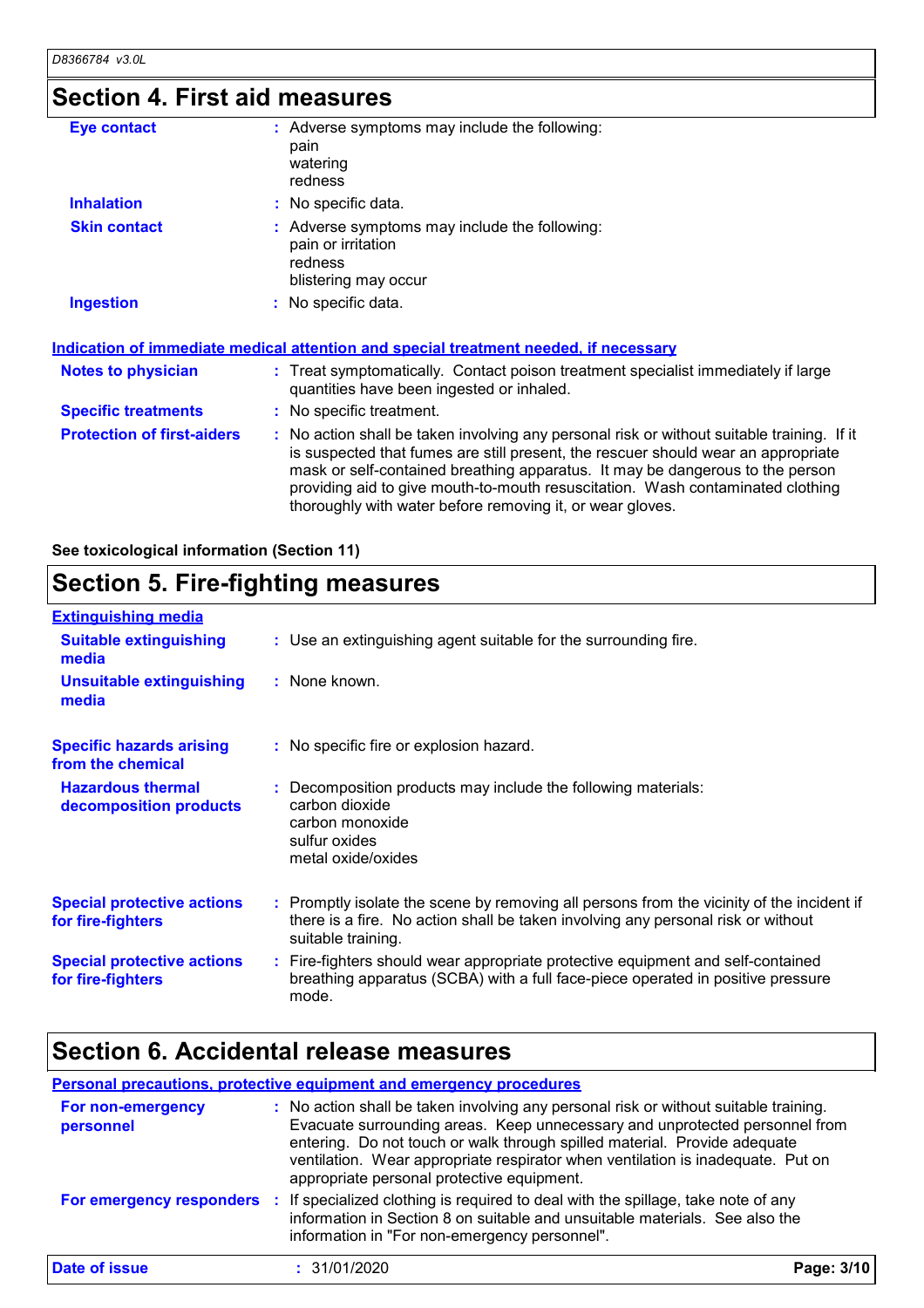### **Section 6. Accidental release measures**

| <b>Environmental precautions</b>                             | : Avoid dispersal of spilled material and runoff and contact with soil, waterways,<br>drains and sewers. Inform the relevant authorities if the product has caused<br>environmental pollution (sewers, waterways, soil or air).                                                                                                                                                                                                                    |
|--------------------------------------------------------------|----------------------------------------------------------------------------------------------------------------------------------------------------------------------------------------------------------------------------------------------------------------------------------------------------------------------------------------------------------------------------------------------------------------------------------------------------|
| <b>Methods and materials for containment and cleaning up</b> |                                                                                                                                                                                                                                                                                                                                                                                                                                                    |
| <b>Small spill</b>                                           | : Move containers from spill area. Avoid dust generation. Using a vacuum with<br>HEPA filter will reduce dust dispersal. Place spilled material in a designated,<br>labeled waste container. Dispose of via a licensed waste disposal contractor.                                                                                                                                                                                                  |
| Large spill                                                  | : Move containers from spill area. Approach release from upwind. Prevent entry into<br>sewers, water courses, basements or confined areas. Avoid dust generation. Do<br>not dry sweep. Vacuum dust with equipment fitted with a HEPA filter and place in a<br>closed, labeled waste container. Dispose of via a licensed waste disposal<br>contractor. Note: see Section 1 for emergency contact information and Section 13<br>for waste disposal. |

**See Section 1 for emergency contact information.**

**See Section 8 for information on appropriate personal protective equipment. See Section 13 for additional waste treatment information.**

### **Section 7. Handling and storage**

| <b>Precautions for safe handling</b>                                             |                                                                                                                                                                                                                                                                                                                                                                                                                                                                                                                                   |
|----------------------------------------------------------------------------------|-----------------------------------------------------------------------------------------------------------------------------------------------------------------------------------------------------------------------------------------------------------------------------------------------------------------------------------------------------------------------------------------------------------------------------------------------------------------------------------------------------------------------------------|
| <b>Protective measures</b>                                                       | : Put on appropriate personal protective equipment (see Section 8). Do not get in<br>eyes or on skin or clothing. Do not ingest. If during normal use the material<br>presents a respiratory hazard, use only with adequate ventilation or wear<br>appropriate respirator. Keep in the original container or an approved alternative<br>made from a compatible material, kept tightly closed when not in use. Empty<br>containers retain product residue and can be hazardous. Do not reuse container.                            |
| <b>Advice on general</b><br>occupational hygiene                                 | : Eating, drinking and smoking should be prohibited in areas where this material is<br>handled, stored and processed. Workers should wash hands and face before<br>eating, drinking and smoking. Remove contaminated clothing and protective<br>equipment before entering eating areas. See also Section 8 for additional<br>information on hygiene measures.                                                                                                                                                                     |
| <b>Conditions for safe storage,</b><br>including any<br><b>incompatibilities</b> | : Store in accordance with local regulations. Store in original container protected<br>from direct sunlight in a dry, cool and well-ventilated area, away from incompatible<br>materials (see Section 10) and food and drink. Store locked up. Keep container<br>tightly closed and sealed until ready for use. Containers that have been opened<br>must be carefully resealed and kept upright to prevent leakage. Do not store in<br>unlabeled containers. Use appropriate containment to avoid environmental<br>contamination. |

### **Section 8. Exposure controls and personal protection**

| <b>Control parameters</b>                  |                                                                                                                                                                                                                                                  |
|--------------------------------------------|--------------------------------------------------------------------------------------------------------------------------------------------------------------------------------------------------------------------------------------------------|
| <b>Australia</b>                           |                                                                                                                                                                                                                                                  |
| <b>Occupational exposure limits</b>        |                                                                                                                                                                                                                                                  |
| None.                                      |                                                                                                                                                                                                                                                  |
| <b>New Zealand</b>                         |                                                                                                                                                                                                                                                  |
| <b>Occupational exposure limits</b>        | : No exposure standard allocated.                                                                                                                                                                                                                |
| <b>Appropriate engineering</b><br>controls | : If user operations generate dust, fumes, gas, vapor or mist, use process enclosures,<br>local exhaust ventilation or other engineering controls to keep worker exposure to<br>airborne contaminants below any recommended or statutory limits. |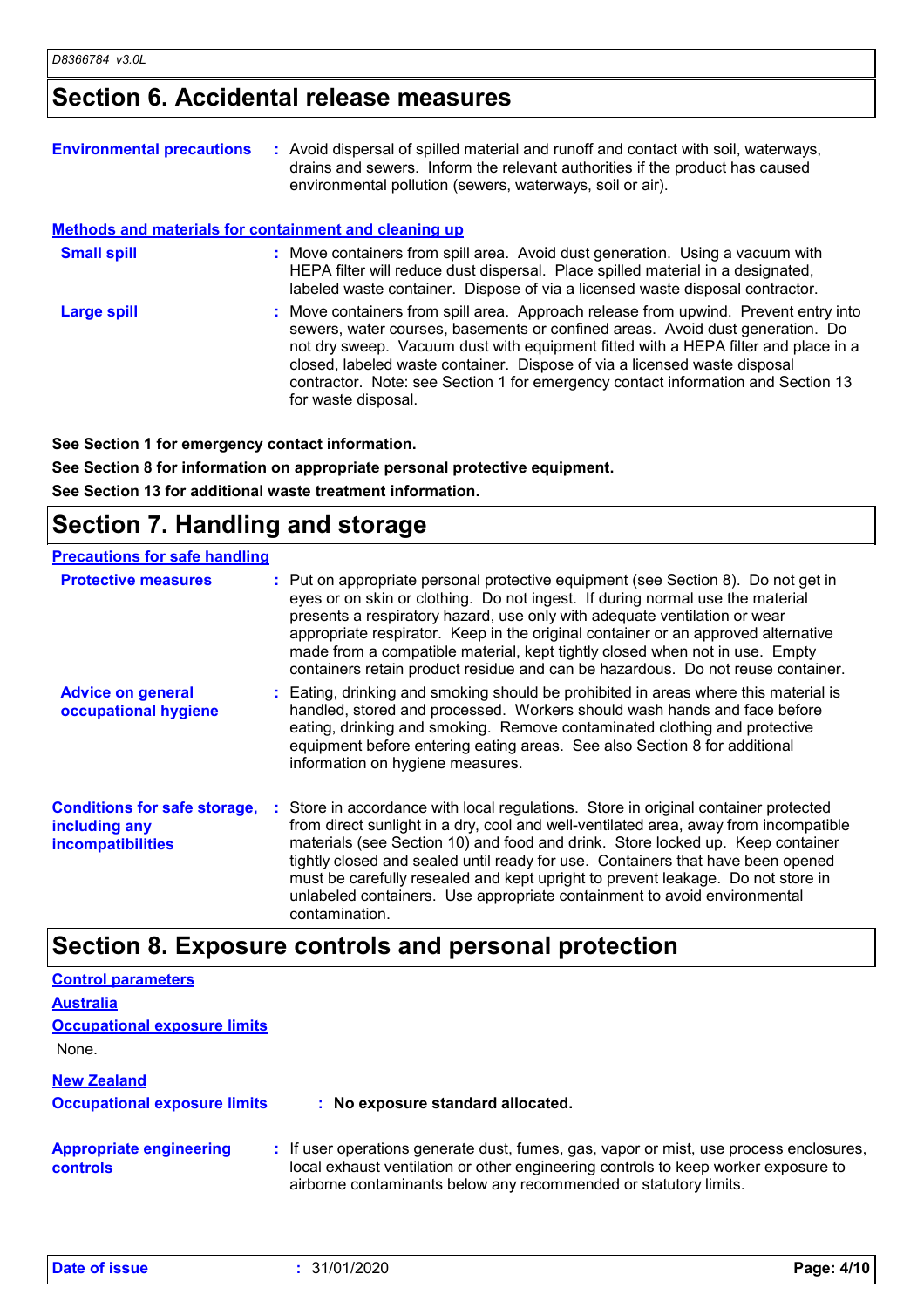### **Section 8. Exposure controls and personal protection**

| <b>Environmental exposure</b><br><b>controls</b> | : Emissions from ventilation or work process equipment should be checked to ensure<br>they comply with the requirements of environmental protection legislation. In some<br>cases, fume scrubbers, filters or engineering modifications to the process<br>equipment will be necessary to reduce emissions to acceptable levels.                                                                                                                                                                                                                                                                                           |
|--------------------------------------------------|---------------------------------------------------------------------------------------------------------------------------------------------------------------------------------------------------------------------------------------------------------------------------------------------------------------------------------------------------------------------------------------------------------------------------------------------------------------------------------------------------------------------------------------------------------------------------------------------------------------------------|
| <b>Individual protection measures</b>            |                                                                                                                                                                                                                                                                                                                                                                                                                                                                                                                                                                                                                           |
| <b>Hygiene measures</b>                          | : Wash hands, forearms and face thoroughly after handling chemical products, before<br>eating, smoking and using the lavatory and at the end of the working period.<br>Appropriate techniques should be used to remove potentially contaminated clothing.<br>Wash contaminated clothing before reusing. Ensure that eyewash stations and<br>safety showers are close to the workstation location.                                                                                                                                                                                                                         |
| <b>Eye/face protection</b>                       | Safety eyewear complying with an approved standard should be used when a risk<br>assessment indicates this is necessary to avoid exposure to liquid splashes, mists,<br>gases or dusts. If contact is possible, the following protection should be worn,<br>unless the assessment indicates a higher degree of protection: chemical splash<br>goggles and/or face shield. If inhalation hazards exist, a full-face respirator may be<br>required instead.                                                                                                                                                                 |
| <b>Skin protection</b>                           |                                                                                                                                                                                                                                                                                                                                                                                                                                                                                                                                                                                                                           |
| <b>Hand protection</b>                           | : Chemical-resistant, impervious gloves complying with an approved standard should<br>be worn at all times when handling chemical products if a risk assessment indicates<br>this is necessary. Considering the parameters specified by the glove manufacturer,<br>check during use that the gloves are still retaining their protective properties. It<br>should be noted that the time to breakthrough for any glove material may be<br>different for different glove manufacturers. In the case of mixtures, consisting of<br>several substances, the protection time of the gloves cannot be accurately<br>estimated. |
| <b>Body protection</b>                           | : Personal protective equipment for the body should be selected based on the task<br>being performed and the risks involved and should be approved by a specialist<br>before handling this product.                                                                                                                                                                                                                                                                                                                                                                                                                       |
| <b>Other skin protection</b>                     | : Appropriate footwear and any additional skin protection measures should be<br>selected based on the task being performed and the risks involved and should be<br>approved by a specialist before handling this product.                                                                                                                                                                                                                                                                                                                                                                                                 |
| <b>Respiratory protection</b>                    | Based on the hazard and potential for exposure, select a respirator that meets the<br>appropriate standard or certification. Respirators must be used according to a<br>respiratory protection program to ensure proper fitting, training, and other important<br>aspects of use.                                                                                                                                                                                                                                                                                                                                         |

## **Section 9. Physical and chemical properties**

| <b>Appearance</b>                               |                                                    |
|-------------------------------------------------|----------------------------------------------------|
| <b>Physical state</b>                           | : Solid. [Block]                                   |
| <b>Color</b>                                    | : Not available.                                   |
| <b>Odor</b>                                     | : Bleach                                           |
| <b>Odor threshold</b>                           | : Not available.                                   |
| рH                                              | : Not applicable                                   |
| <b>Melting point</b>                            | : Not available.                                   |
| <b>Boiling point</b>                            | : Not available.                                   |
| <b>Flash point</b>                              | : Closed cup: $>200^{\circ}$ C ( $>392^{\circ}$ F) |
| <b>Evaporation rate</b>                         | : Not available.                                   |
| <b>Flammability (solid, gas)</b>                | : Not available.                                   |
| Lower and upper explosive<br>(flammable) limits | : Not available.                                   |
| <b>Vapor pressure</b>                           | : Not available.                                   |
| <b>Vapor density</b>                            | : Not available.                                   |
| <b>Relative density</b>                         | : Not available.                                   |

**Date of issue :** 31/01/2020 **Page: 5/10**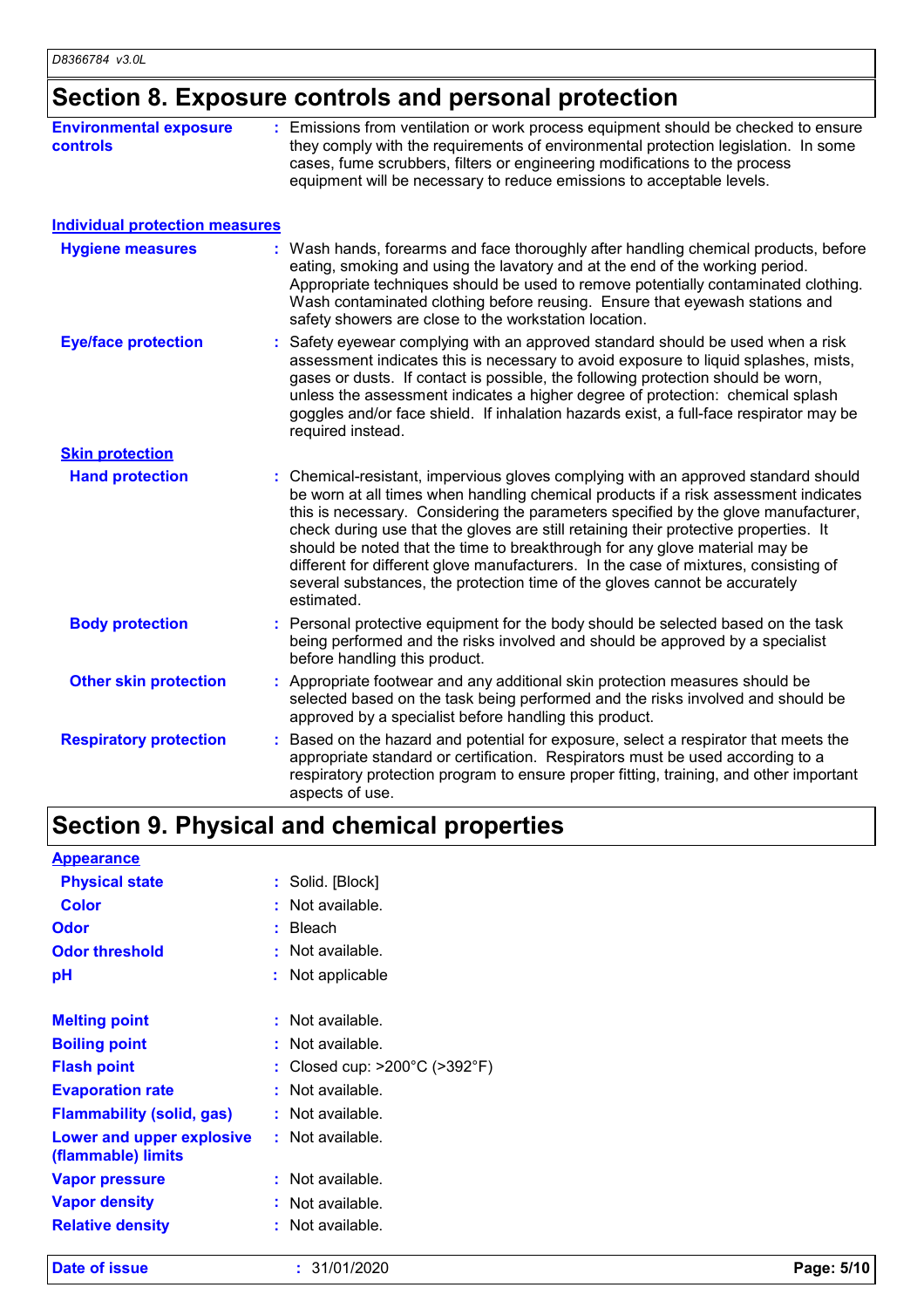### **Section 9. Physical and chemical properties**

| <b>Solubility</b>                                 |    | : Easily soluble in the following materials: cold water and hot water. |
|---------------------------------------------------|----|------------------------------------------------------------------------|
| <b>Solubility in water</b>                        |    | $:$ Not available.                                                     |
| <b>Partition coefficient: n-</b><br>octanol/water |    | $:$ Not available.                                                     |
| <b>Auto-ignition temperature</b>                  |    | $:$ Not available.                                                     |
| <b>Decomposition temperature</b>                  | Æ. | Not available.                                                         |
| <b>Viscosity</b>                                  |    | Not available.                                                         |
| Flow time (ISO 2431)                              |    | Not available.                                                         |

### **Section 10. Stability and reactivity**

|                                              | .                                                                                                         |
|----------------------------------------------|-----------------------------------------------------------------------------------------------------------|
| <b>Hazardous decomposition</b><br>products   | : Under normal conditions of storage and use, hazardous decomposition products<br>should not be produced. |
| <b>Incompatible materials</b>                | : No specific data.                                                                                       |
| <b>Conditions to avoid</b>                   | : No specific data.                                                                                       |
| <b>Possibility of hazardous</b><br>reactions | : Under normal conditions of storage and use, hazardous reactions will not occur.                         |
| <b>Chemical stability</b>                    | : The product is stable.                                                                                  |
| <b>Reactivity</b>                            | : No specific test data related to reactivity available for this product or its ingredients.              |

### **Section 11. Toxicological information**

### **Information on toxicological effects**

| <b>Acute toxicity</b>             |                                                                     |                       |             |                 |
|-----------------------------------|---------------------------------------------------------------------|-----------------------|-------------|-----------------|
| <b>Product/ingredient name</b>    | <b>Result</b>                                                       | <b>Species</b>        | <b>Dose</b> | <b>Exposure</b> |
| sodium<br>dodecylbenzenesulfonate | LD50 Oral                                                           | Rat - Male,<br>Female | 1080 mg/kg  |                 |
| <b>Conclusion/Summary</b>         | : Based on available data, the classification criteria are not met. |                       |             |                 |

|  | <u> Irritation/Corrosion</u> |  |
|--|------------------------------|--|

| <b>Product/ingredient name</b>    | <b>Result</b>            | <b>Species</b> | <b>Score</b> | <b>Exposure</b>            | <b>Observation</b> |
|-----------------------------------|--------------------------|----------------|--------------|----------------------------|--------------------|
| sodium<br>dodecylbenzenesulfonate | Eyes - Severe irritant   | Rabbit         |              | 24 hours 250<br>Micrograms |                    |
|                                   | Eyes - Severe irritant   | Rabbit         |              | l1 Percent                 |                    |
|                                   | Skin - Moderate irritant | Rabbit         |              | 24 hours 20<br>milligrams  |                    |
|                                   | Eyes - Visible necrosis  | Rabbit         |              | 72 hours                   | 6 days             |

| <b>Conclusion/Summary</b> |                                                                     |
|---------------------------|---------------------------------------------------------------------|
| <b>Skin</b>               | : Based on Calculation method: Causes skin irritation.              |
| <b>Eyes</b>               | : Based on Calculation method: Causes serious eye damage.           |
| <b>Respiratory</b>        | : Based on available data, the classification criteria are not met. |
| <b>Sensitization</b>      |                                                                     |
| Not available.            |                                                                     |
| <b>Conclusion/Summary</b> |                                                                     |
| <b>Skin</b>               | : Based on available data, the classification criteria are not met. |
| <b>Respiratory</b>        | : Based on available data, the classification criteria are not met. |
| <b>Mutagenicity</b>       |                                                                     |
|                           |                                                                     |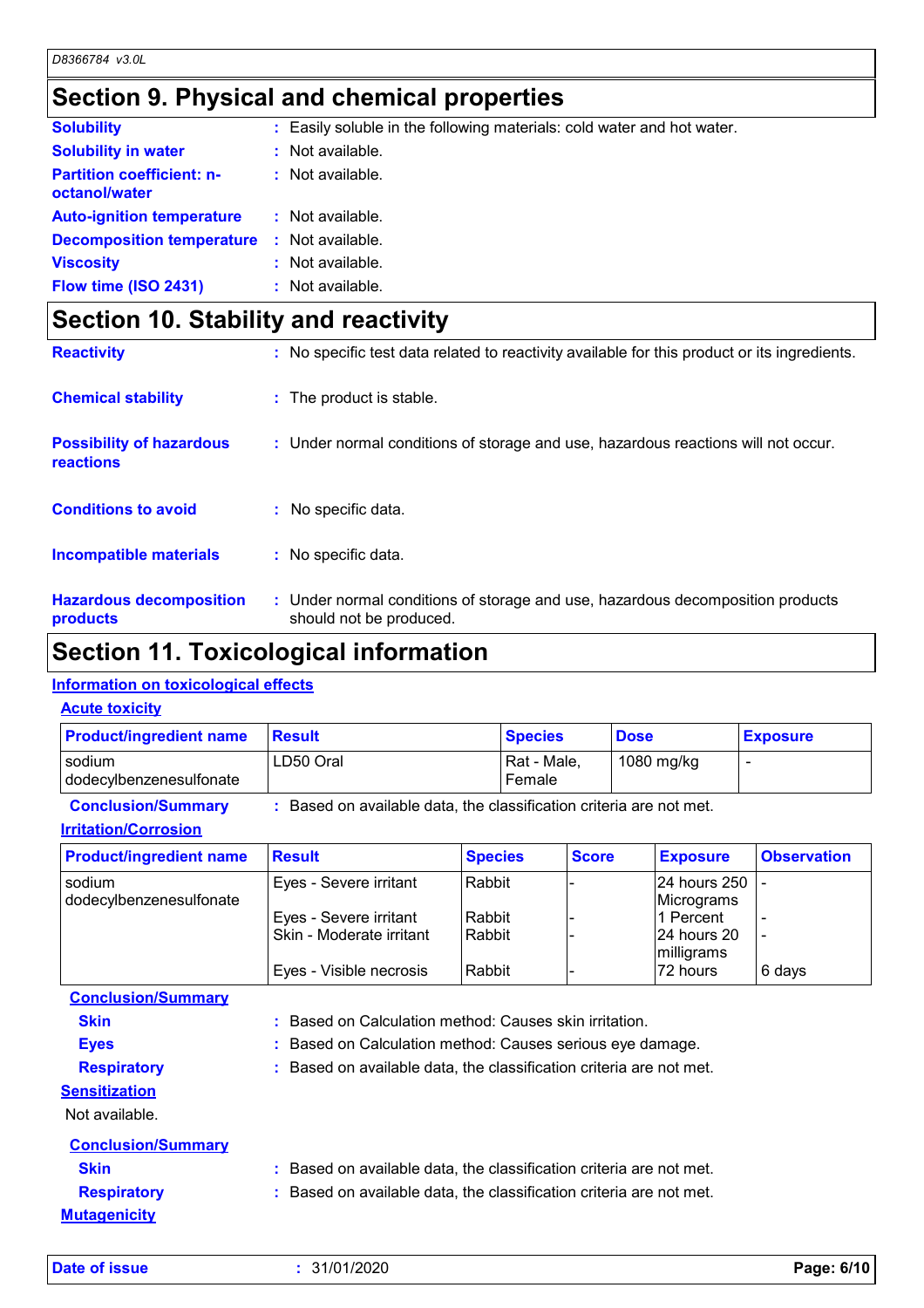# **Section 11. Toxicological information**

| Not available.                                                                                  |                                                                                                        |
|-------------------------------------------------------------------------------------------------|--------------------------------------------------------------------------------------------------------|
| <b>Conclusion/Summary</b><br><b>Carcinogenicity</b><br>Not available.                           | : Based on available data, the classification criteria are not met.                                    |
| <b>Conclusion/Summary</b><br><b>Reproductive toxicity</b><br>Not available.                     | : Based on available data, the classification criteria are not met.                                    |
| <b>Conclusion/Summary</b><br><b>Teratogenicity</b><br>Not available.                            | : Based on available data, the classification criteria are not met.                                    |
| <b>Conclusion/Summary</b><br>Specific target organ toxicity (single exposure)<br>Not available. | : Based on available data, the classification criteria are not met.                                    |
| <b>Specific target organ toxicity (repeated exposure)</b><br>Not available.                     |                                                                                                        |
| <b>Aspiration hazard</b><br>Not available.                                                      |                                                                                                        |
| <b>Information on the likely</b><br>routes of exposure                                          | : Not available.                                                                                       |
| <b>Potential acute health effects</b>                                                           |                                                                                                        |
| <b>Eye contact</b>                                                                              | : Causes serious eye damage.                                                                           |
| <b>Inhalation</b>                                                                               | : No known significant effects or critical hazards.                                                    |
| <b>Skin contact</b>                                                                             | : Causes skin irritation. May cause an allergic skin reaction.                                         |
| <b>Ingestion</b>                                                                                | : No known significant effects or critical hazards.                                                    |
|                                                                                                 | <b>Symptoms related to the physical, chemical and toxicological characteristics</b>                    |
| <b>Eye contact</b>                                                                              | : Adverse symptoms may include the following:                                                          |
|                                                                                                 | pain<br>watering<br>redness                                                                            |
| <b>Inhalation</b>                                                                               | : No specific data.                                                                                    |
| <b>Skin contact</b>                                                                             | : Adverse symptoms may include the following:<br>pain or irritation<br>redness<br>blistering may occur |
| <b>Ingestion</b>                                                                                | : No specific data.                                                                                    |
|                                                                                                 | Delayed and immediate effects and also chronic effects from short and long term exposure               |
| <b>Short term exposure</b>                                                                      |                                                                                                        |
| <b>Potential immediate</b>                                                                      | : Not available.                                                                                       |
| effects                                                                                         |                                                                                                        |
| <b>Potential delayed effects</b>                                                                | : Not available.                                                                                       |
| <b>Long term exposure</b>                                                                       |                                                                                                        |
| <b>Potential immediate</b><br>effects                                                           | : Not available.                                                                                       |
| <b>Potential delayed effects</b>                                                                | : Not available.                                                                                       |
| <b>Potential chronic health effects</b>                                                         |                                                                                                        |
|                                                                                                 |                                                                                                        |

|  | <b>Date of issue</b> |  |  |
|--|----------------------|--|--|
|  |                      |  |  |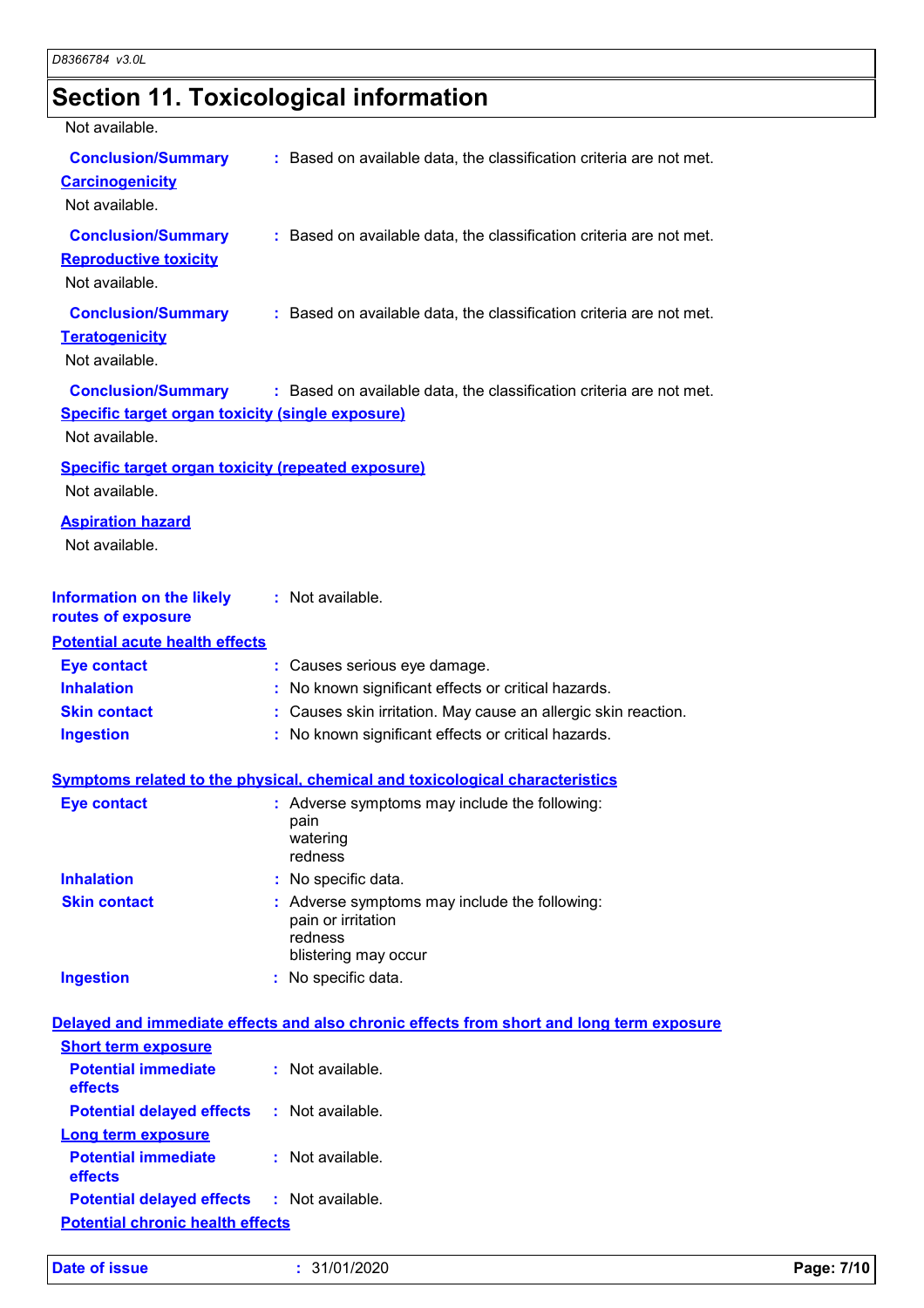### **Section 11. Toxicological information**

#### Not available.

| <b>Conclusion/Summary</b>    | : Based on available data, the classification criteria are not met. |
|------------------------------|---------------------------------------------------------------------|
| <b>General</b>               | : No known significant effects or critical hazards.                 |
| <b>Carcinogenicity</b>       | : No known significant effects or critical hazards.                 |
| <b>Mutagenicity</b>          | : No known significant effects or critical hazards.                 |
| <b>Teratogenicity</b>        | : No known significant effects or critical hazards.                 |
| <b>Developmental effects</b> | : No known significant effects or critical hazards.                 |
| <b>Fertility effects</b>     | : No known significant effects or critical hazards.                 |

#### **Numerical measures of toxicity**

| <b>Acute toxicity estimates</b> |                  |
|---------------------------------|------------------|
| <b>Route</b>                    | <b>ATE value</b> |
| Oral                            | 3375 mg/kg       |

### **Section 12. Ecological information**

#### **Toxicity**

| <b>Product/ingredient name</b>    | <b>Result</b>                     | <b>Species</b>                                                           | <b>Exposure</b> |
|-----------------------------------|-----------------------------------|--------------------------------------------------------------------------|-----------------|
| sodium<br>dodecylbenzenesulfonate | Acute EC50 29000 µg/l Fresh water | Algae - Chlorella pyrenoidosa -<br>Exponential growth phase              | 96 hours        |
|                                   | Acute EC50 7.81 mg/l Fresh water  | Crustaceans - Ceriodaphnia<br>dubia - Neonate                            | 48 hours        |
|                                   | Acute EC50 5.88 ppm Fresh water   | Daphnia - Daphnia magna                                                  | 48 hours        |
|                                   | Acute IC50 112.4 mg/l Fresh water | Algae - Pseudokirchneriella<br>subcapitata - Exponential<br>growth phase | 72 hours        |
|                                   | Acute LC50 1.18 ppm Fresh water   | Fish - Lepomis macrochirus                                               | 96 hours        |

**Conclusion/Summary :** Based on Calculation Method: Harmful to aquatic life with long lasting effects.

### **Persistence and degradability**

**Conclusion/Summary :** Based on available data, the classification criteria are not met.

### **Bioaccumulative potential**

| <b>Product/ingredient name</b>    | <b>LogP</b> <sub>ow</sub> | <b>BCF</b> | <b>Potential</b> |
|-----------------------------------|---------------------------|------------|------------------|
| sodium<br>dodecylbenzenesulfonate | . 96.                     |            | low              |

| <b>Mobility in soil</b>                               |                               |
|-------------------------------------------------------|-------------------------------|
| <b>Soil/water partition</b><br>coefficient $(K_{oc})$ | : Not available.              |
| Other adverse offects                                 | . No known cianificant affect |

**Other adverse effects** : No known significant effects or critical hazards.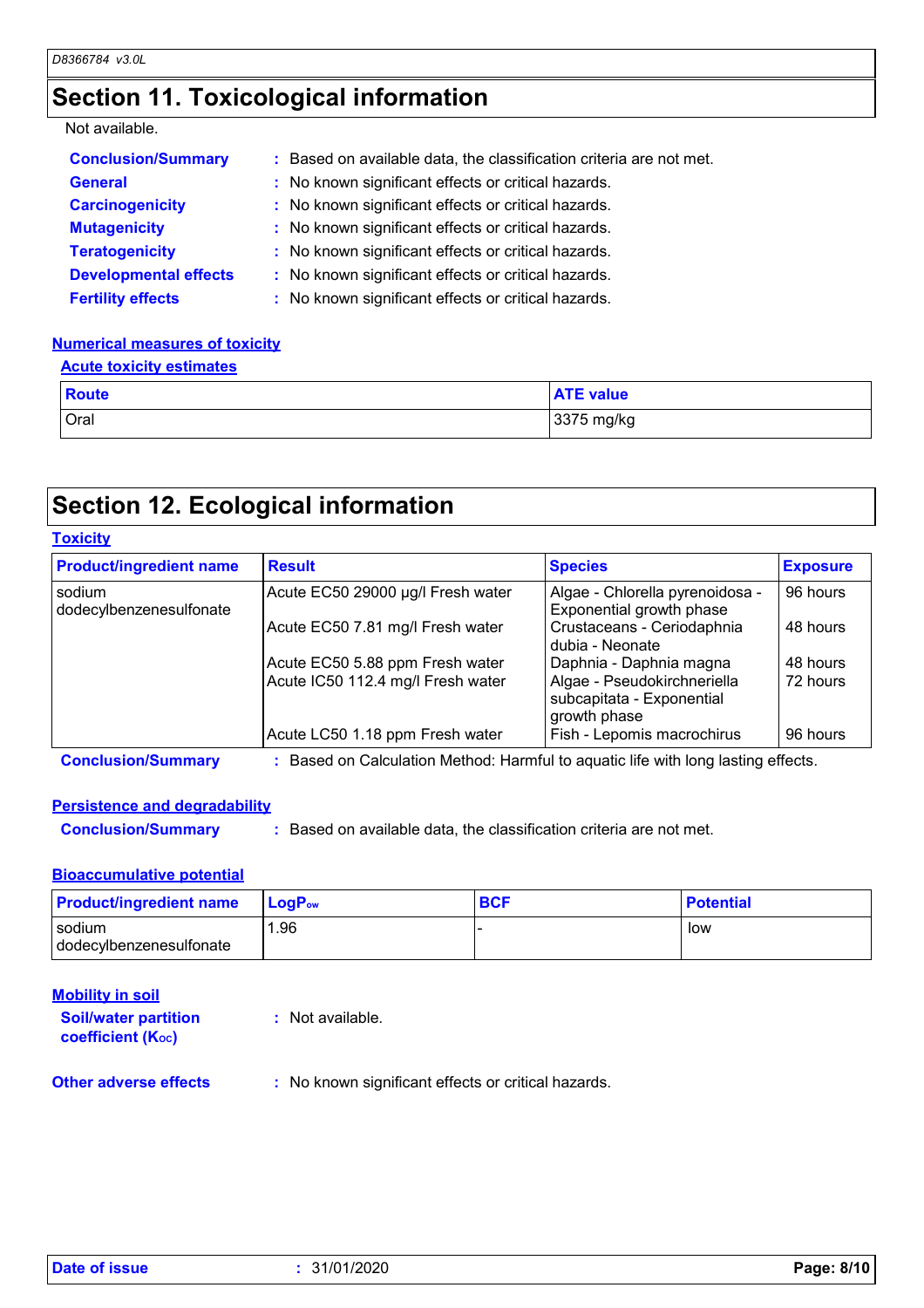### **Section 13. Disposal considerations**

#### The generation of waste should be avoided or minimized wherever possible. Disposal of this product, solutions and any by-products should at all times comply with the requirements of environmental protection and waste disposal legislation and any regional local authority requirements. Dispose of surplus and nonrecyclable products via a licensed waste disposal contractor. Waste should not be disposed of untreated to the sewer unless fully compliant with the requirements of all authorities with jurisdiction. Waste packaging should be recycled. Incineration or landfill should only be considered when recycling is not feasible. This material and its container must be disposed of in a safe way. Care should be taken when handling emptied containers that have not been cleaned or rinsed out. Empty containers or liners may retain some product residues. Avoid dispersal of spilled material and runoff and contact with soil, waterways, drains and sewers. **Disposal methods :**

### **Section 14. Transport information**

|                                      | <b>ADG</b>               | <b>ADR/RID</b> | <b>IMDG</b>    | <b>IATA</b>    |
|--------------------------------------|--------------------------|----------------|----------------|----------------|
| <b>UN number</b>                     | Not regulated.           | Not regulated. | Not regulated. | Not regulated. |
| <b>UN proper</b><br>shipping name    |                          |                |                |                |
| <b>Transport hazard</b><br>class(es) | $\overline{\phantom{a}}$ |                | -              |                |
| <b>Packing group</b>                 | $\overline{\phantom{a}}$ |                | -              |                |
| <b>Environmental</b><br>hazards      | No.                      | No.            | No.            | No.            |

**Special precautions for user Transport within user's premises:** always transport in closed containers that are **:** upright and secure. Ensure that persons transporting the product know what to do in the event of an accident or spillage.

**Transport in bulk according :** Not available. **to Annex II of MARPOL and the IBC Code**

### **Section 15. Regulatory information**

**Standard Uniform Schedule of Medicine and Poisons**

Schedule 5 CAUTION

**Model Work Health and Safety Regulations - Scheduled Substances**

sodium dodecylbenzenesulfonate

| <b>Australia inventory (AICS)</b>                           | : All components are listed or exempted. |
|-------------------------------------------------------------|------------------------------------------|
| <b>New Zealand Inventory of</b><br><b>Chemicals (NZIoC)</b> | : All components are listed or exempted. |
| <b>HSNO Group Standard</b>                                  | : Cleaning Products (Subsidiary Hazard)  |
| <b>HSNO Approval Number</b>                                 | : HSR002530                              |
| <b>Approved Handler</b><br><b>Requirement</b>               | : No.                                    |
| <b>Tracking Requirement</b>                                 | : No.                                    |